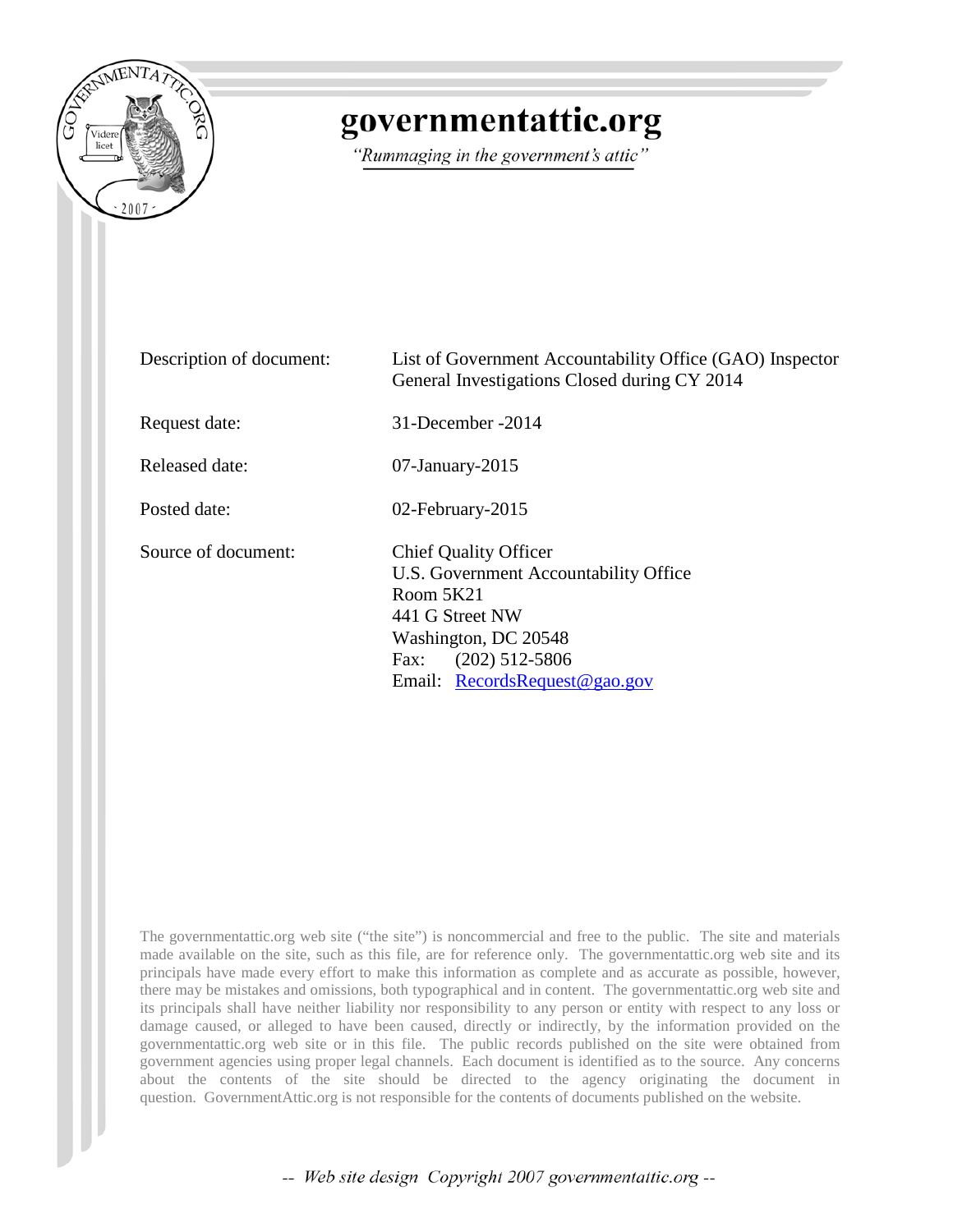

January 7, 2015

This letter is in response to your December 31, 2014 request for a listing of GAO Office of Inspector General investigations that were closed in calendar year 2014. Our office received your request on December 31, 2014. We have processed your request under the procedures set forth in 4 C.F.R. Part 81, Public Availability of Government Accountability Office Records. This GAO regulation governs the processing of all requests for GAO documents.

The document specified in your access request is enclosed. Some material is exempt from disclosure under 4 C.F.R. 81.6(f). Accordingly, you will see redactions of excerpts that are exempt from disclosure under that provision.

Further consideration of your request may be obtained by an appeal letter to the Inspector General, Adam R. Trzeciak, setting forth the basis for your appeal.

Sincerely,

Cemthia Or Nog tting forth the basis for your appeal.

a A.Hogue el to Inspector General

Enclosure